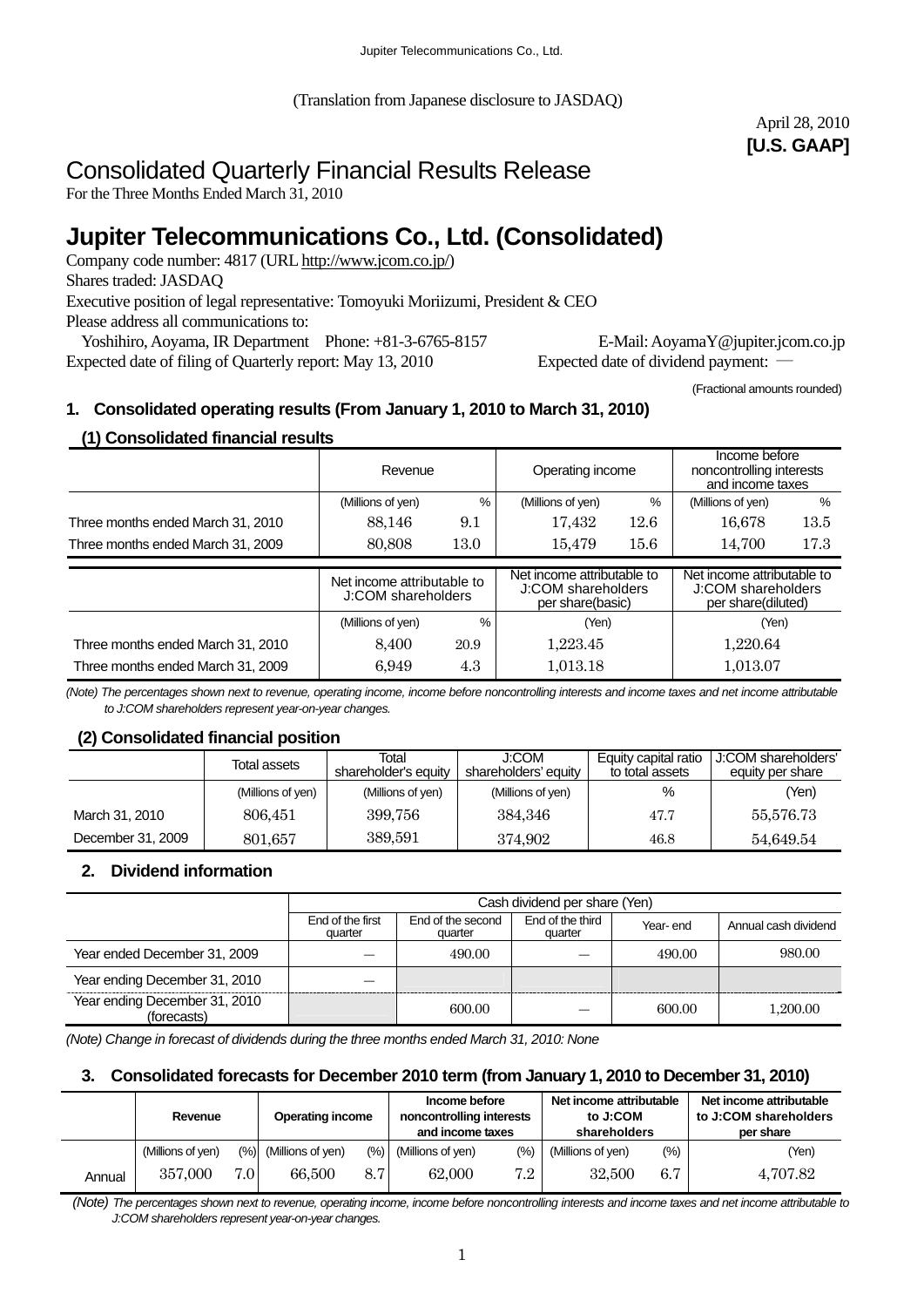*Change in forecast for the fiscal year ending December 31, 2010 during the three months ended March 31, 2010: None*

### **4. Other**

- (1) Changes of significant consolidated subsidiaries : None
- (2) Adoption of simplified method or specific method to quarterly consolidated financial statements: None
- (3) Change in significant accounting policies, procedures and presentation in quarterly consolidated financial

statements:

- (i) Changes due to revision of accounting standards and other regulations : Yes
- (ii) Others : None

*(Note) Please refer to page 7.* 

#### (4) Outstanding shares

- (i) Number of issued shares at end of term (consolidated): As of March 31, 2010: 6,947,813 shares As of December 31, 2009: 6,940,110 shares
- (ii) Number of treasury stock:
- (iii) Number of weighed average stock: Three months ended March31, 2010: 6,866,131 shares Three months ended March31, 2009: 6,858,728 shares

As of March 31, 2010: 32,214 shares As of December 31, 2009: 80,000 shares

(Cautionary note regarding future-related information)

The forecasts contained in this report have been prepared on the basis of information that is currently available. Because such estimates are inherently very uncertain, actual results may differ from the forecasts. The Company does not guarantee that it will achieve these estimated results and advises readers to refrain from depending solely on these forecasts. Readers should also note that the Company is under no obligation to revise this information on a regular basis.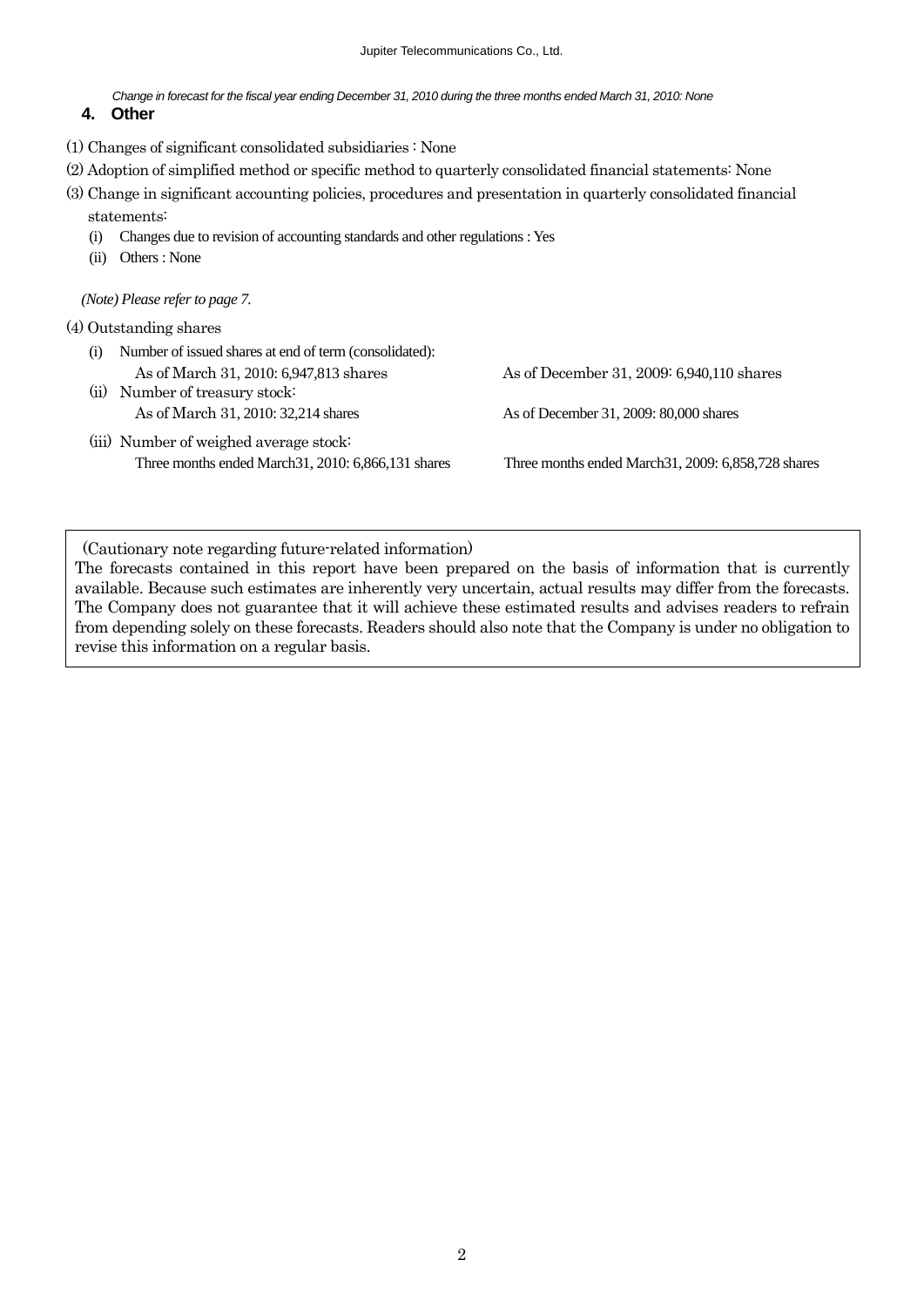## 【**Business Results**】

## **1. Analysis of Business Results**

#### **Summary**

Throughout the first quarter (January 1, 2010 to March 31, 2010) of the fiscal year ending December 31, 2010, the pay multi-channel broadcast market was stagnant against the backdrop of a weak economy. Under these circumstances, Jupiter Telecommunication Co., Ltd. ("J:COM" or "the Company") continued to face fierce competition from major telecommunications and other companies.

Taking the aforementioned operating conditions into consideration, the J:COM Group (J:COM together with its consolidated subsidiaries) steadily promoted its Volume plus Value strategies which collectively aim to increase the number of service subscribing households while improving the monthly average revenue per unit (ARPU) along with its Content strategy, which focuses on enhancing its cable television programming quality.

As a result of the above, the total number of subscribing households(the number of households that subscribe to one or more services)as of March 31, 2010 rose by 112,000(4%) year-on-year to 3,293,200 households. By type of service, cable television subscribers as of March 31, 2010 grew by 44,300(2%) year on year to 2,599,000 households. Of this total, the number of J:COM TV Digital subscribers rose by 334,100(16%) to 2,419,400 households, accounting for 93% of all cable television subscribers as compared to 82% at March 31, 2009. The number of high-speed Internet access and telephony services subscribers increased 99,500(7%)and 186,400  $(12\%)$  respectively as compared to March 31, 2009, rising to 1,603, 300 households and 1,801,500 households, respectively as of March 31, 2010.

ARPU for the quarter ended March 31, 2010, slightly declined by ¥15 from ¥7,703 to ¥7,688 compared to the same quarter of the previous fiscal year.

The bundle ratio (number of services subscribed to per subscribing household) increased from 1.78 as of March 31, 2009 to 1.82 as of March 31, 2010.

The average monthly churn rates for our cable television, high-speed Internet access and telephony services averaged 1.3%, 1.4%, and 0.9% for the quarter ended March 31, 2010 compared to1.2%, 1.5% and 0.9% for the quarter ended March 31, 2009. The average monthly churn rates of total services for the quarter ended March 31, 2010 stood at the same 1.2% as the same quarter of the previous fiscal year.

Total revenue for the quarter ended March 31, 2010 amounted to ¥88,146 million, a year-on-year increase of 9%. Operating income and net income attributable to J:COM shareholders for the quarter ended March 31, 2010 increased 13% and 21% respectively to ¥17,432 million and ¥8,400 million.

In promoting its Volume strategy, the J:COM Group has positioned efforts to strengthen its sales force as its most important priority in the fiscal year ending December 31, 2010. As a part of these efforts, steps have been taken to implement a variety of measures. Most notably, the Group restructured its organization effective April 1, 2010. Under the direct control of the Company, which is responsible for head office functions across the entire Group, J:COM adopted a regional block system which each block manages certain size of service areas. Under this new organization, regional block managers have been delegated the authority to conduct on-site operations as each system will focus on increasing the number of subscribing households and promoting customer care. Furthermore, in ensuring that each regional block and system work closely together, regional block managers shall swiftly and accurately identify on-site issues that will lead to facilitate efforts to implement effective measures and develop services that corresponds each region.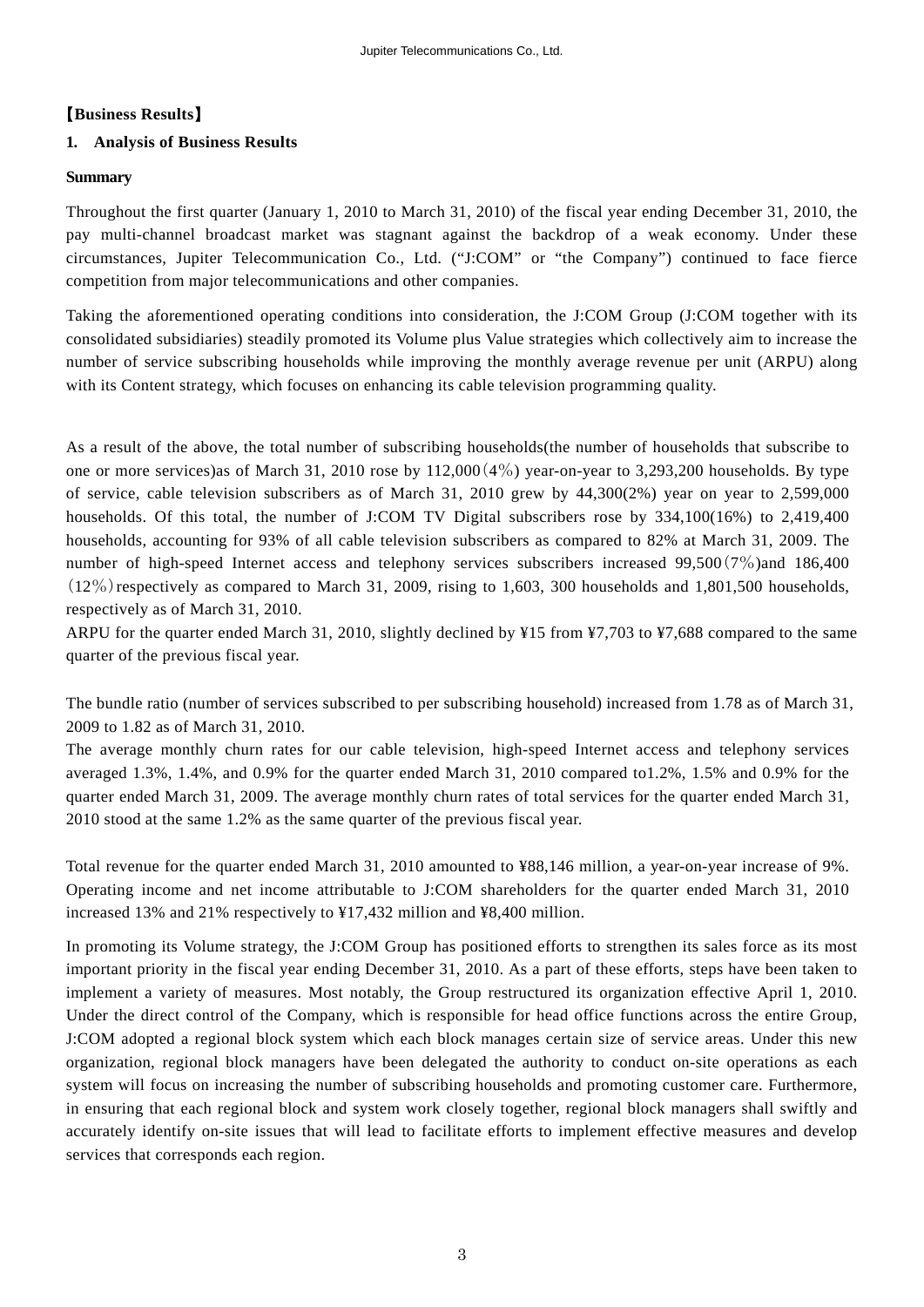As a part of efforts to acquire digital migration demand toward the complete changeover to terrestrial digital broadcasting scheduled for July 2011, in January, 2010, the J:COM Group began introducing the "Terrestrial Digital and BS pack", a packaged services that combines high-speed Internet access and telephony services on either an individual or collective basis with retransmission services of terrestrial digital and BS digital broadcasts. In addition, steps were taken to negotiate contracts with selected firms for cession of communal reception facilities they own and manage. This is aimed at capturing communal reception households\* while promoting pay services.

Carrying on with initiatives launched during the fourth quarter of the fiscal year ended December 31, 2009, the J:COM Group continued its nationwide (excluding the Sendai area) terrestrial broadcast television commercial campaign in an effort to further boost the acquisition of new subscribing households and to raise awareness of the J:COM brand and services. As a result, the J:COM Group expects an increase in new subscribing household number through its inbound customer centers and Web site.

\* Communal reception households are defined as households that receive terrestrial broadcasts through communal reception facilities, which were set up to solve poor reception in shadow areas created by buildings, transmission lines and related structures.

At the same time, the J:COM Group actively strove to increase subscriber numbers by expanding its service area. As a part of these endeavors, the Company's consolidated subsidiary, Cablenet Kobe Ashiya Co. Ltd. acquired Suzuran Cable System from Keihanshin Cable Vision Foundation, in Kobe City's Kita Ward, effective February 1, 2010. Furthermore, the decision was made to progressively provide the Group's services from summer of 2010 through consolidated subsidiary J:COM Kanto Co., Ltd. to areas in Hadano City and Isehara City in Kanagawa Prefecture, where currently has no access to cable television services.

Turning to the Group's Value strategy aimed to improve ARPU, J:COM introduced its market-leading "Blu-ray HDR" service during this first quarter, which allows Blu-ray disc format recording and playback. Complementing the Group's existing "HDR" service, a set-top box which enables the recording of high definition (HD) broadcasts to an internal disk drive, along with "HDR Plus" that features a DVD recording system and increased recording capacity, every effort was made to expand sales of this new service.

With regard to the Video-on-Demand (VOD) services, J:COM implemented a wide spectrum of initiatives to enhance attractiveness and broaden the Group's user base. Firstly, as a part of initiatives to substantially bring forward the delivery commencement dates for new movies, J:COM made new movies from Warner Bros. Entertainment Inc. available through its "J:COM on Demand" service on the same day as their Blu-ray DVD release. In addition, the Group worked to deliver programs before national terrestrial broadcast (preview service). Along with enhancing the presence of VOD, J:COM broadcasted the first episode of new Japanese animation program "RAINBOW – Nisha Rokubou no Shichinin –", launched by Nippon Television Network Corporation at free-of-charge on April 6, 2010. Furthermore, in April 2010, J:COM was the first Group in Japan to commence delivering 3D (3 dimensional) programming content through its VOD system. This service is compatible with the standard 3D television specification that are manufactured and sold by major electronic appliance makers. Using special eyewear, this service allows families to enjoy high definition images in 3D at home.

In the field of telecommunication services, J:COM worked diligently to promote the 160 Mbps super high-speed Internet access service to households that prefer such speed, in an effort to increase ARPU.

In implementing its Content Strategy, in order to enhance the program production skills of J SPORTS Broadcasting Corporation, the Japan's largest sports channel consolidated on October 1, 2009, as well as the Group's other channel companies, J:COM pushed ahead a series of human resource exchange programs between J SPORTS and the Company's consolidated subsidiary Jupiter Golf Network Co., Ltd., while promoting common use of live-broadcasting facilities.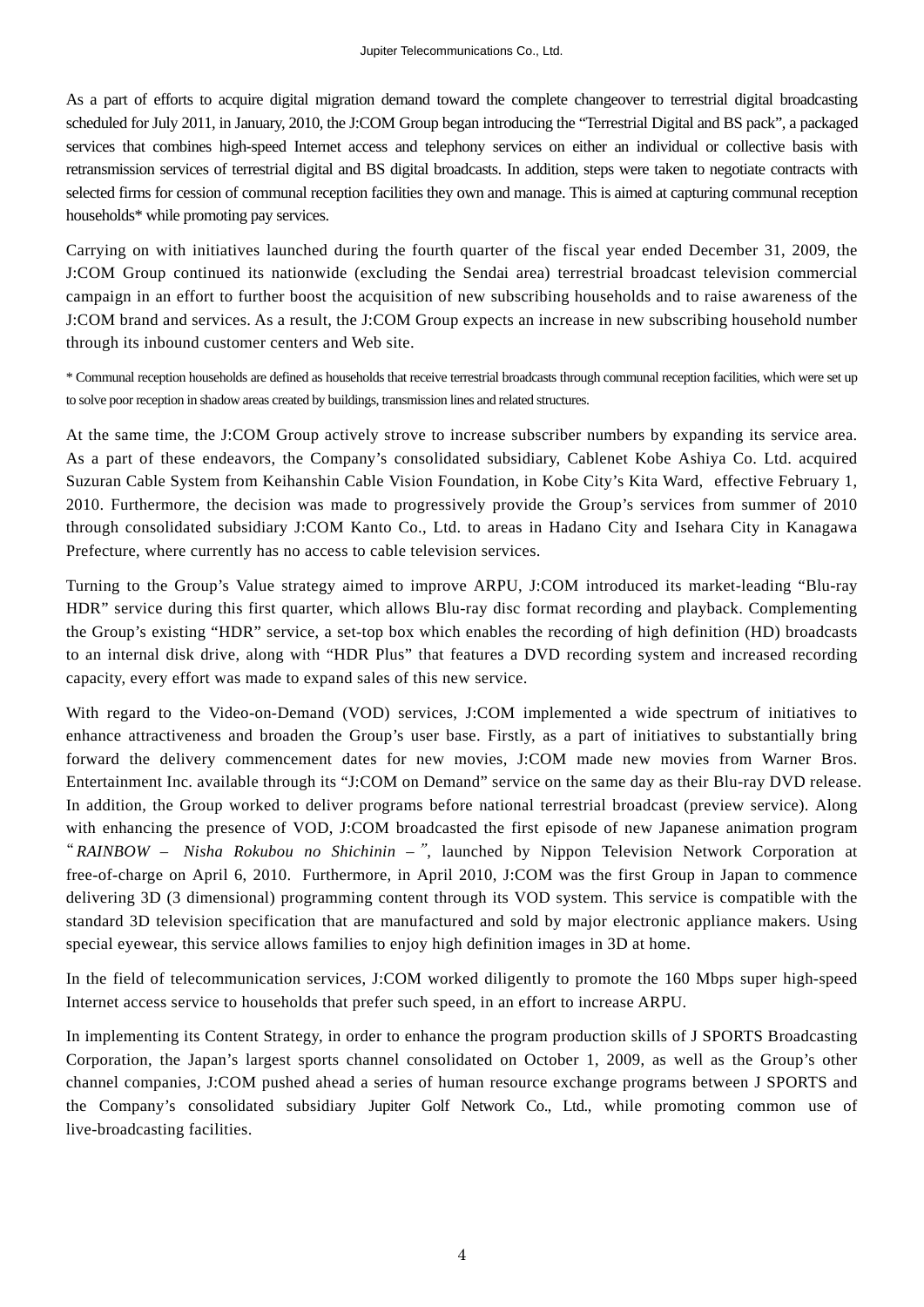#### **Overview of business results**

In the following discussion, we quantify the acquisition impact, which represents the effect by consolidating an acquired entity on our results of operations during the first twelve months following the acquisition date. The difference between the operating results of the periods under comparison excluding the acquisition impact is considered to be organic changes. Included as acquisition impacts in the below discussion are (i) the October 2009 acquisition of J SPORTS and its subsidiary (ii) the February 2010 business transfer from the Keihanshin Cable Vision Foundation (Suzuran Cable System mentioned above).

#### **Revenue**

Total revenue increased by ¥7,338 million, or 9% from ¥80,808 million for the quarter ended March 31, 2009 to ¥88,146 million for the quarter ended March 31, 2010. This increase includes ¥3,213 million that is attributable to the aggregate impact of acquisitions. Excluding the impact of acquisitions, total revenue increased by ¥4,125 million, or 5%. Subscription fees increased by ¥2,672 million, or 4% from ¥70,787 for the quarter ended March 31, 2009 to ¥73,459 million for the quarter ended March 31, 2010. This increase includes ¥109 million that is attributable to the aggregate impact of acquisitions. Excluding the impact of acquisitions, subscription fees increased by ¥2,563 million, or 4%.

Cable television subscription fees increased by ¥1,315 million, or 3%, from ¥38,488 million for the quarter ended March 31, 2009 to ¥39,803 million for the quarter ended March 31, 2010. The increase in cable television subscription fees is mainly attributable to an increase in the number of consolidated subsidiary subscribing households as well as having 93% of cable television subscribers receiving digital service as of March 31, 2010, compared to 82% as of March 31, 2009.

High-speed Internet access subscription fees increased by ¥789 million, or 4%, from ¥20,614 million for the quarter ended March 31, 2009 to ¥21,403 million for the quarter ended March 31, 2010. The increase in high-speed Internet access subscription fees is due largely to an increase in the number of consolidated subsidiary subscribing households, which is partly offset by increased to product bundling discounts.

Telephony subscription fees increased by ¥568 million, or 5%, from ¥11,685 million for the quarter ended March 31, 2009 to ¥12,253 million for the quarter ended March 31, 2010. The increase in telephony subscription fees is primarily the result of an increase in the number of consolidated subsidiary subscribing households and lower ARPU due to a decrease in call volumes and an increased product bundling discounts.

Turning to existing consolidated subsidiary subscription fees by type of service, the rates of increase for the quarter ended March 31, 2010 were 3%, 4% and 5%, for cable television, high-speed Internet access and telephone, respectively.

Other revenue increased by ¥4,666 million, or 47%, from ¥10,021 million for the quarter ended March 31, 2009 to ¥14,687 million for the quarter ended March 31, 2010. The principal factor for this increase is attributable to the aggregate impact of acquisitions totaling ¥3,104 million.

Operating and programming costs increased by ¥2,253 million, or 8%, from ¥29,701 million for the quarter ended March 31, 2009 to ¥31,954 million for the quarter ended March 31, 2010. This increase is largely due to the aggregate impact of acquisitions of ¥2,059 million. Selling, general and administrative expenses increased by ¥1,693 million, or 11%, from ¥15,931 million for the quarter ended March 31, 2009 to ¥17,624 million for the quarter ended March 31, 2010. This mainly reflects increases in advertising costs in connection with large-scale sales promotion and other initiatives, higher personnel costs and the aggregate impact of acquisitions.

Depreciation and amortization expenses increased ¥1,439 million, or 7%, from ¥19,697 million for the quarter ended March 31, 2009 to ¥21,136 million for the quarter ended March 31, 2010. This increase is attributable to additions to fixed assets related to the installation of services to new customers.

Operating income, as a result of the above items, increased by ¥1,953 million, or 13% from ¥15,479 million for the quarter ended March 31, 2009 to ¥17,432 million for the quarter ended March 31, 2010.

Interest expense, net decreased by ¥57 million, or 4%, from ¥1,354 million for the quarter ended March 31, 2009 to ¥1,297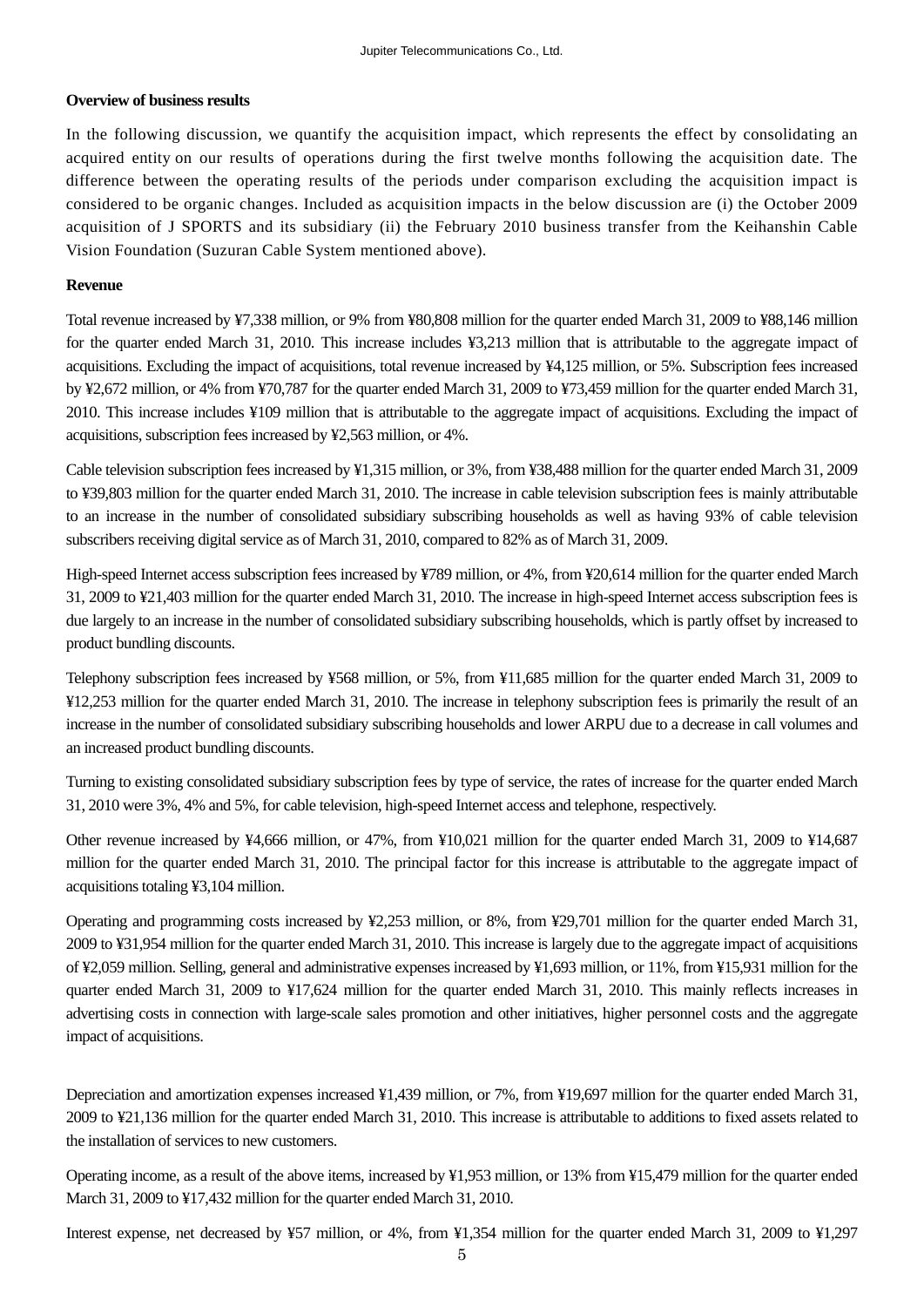million for the quarter ended March 31, 2010.

Income before noncontrolling interests and income taxes increased by ¥1,978 million, or 13% from ¥14,700 million for the quarter ended March 31, 2009 to ¥16,678 million for the quarter ended March 31, 2010. Net income attributable to J:COM shareholders increased by ¥1,451 million, or 21%, from ¥6,949 million for the quarter ended March 31, 2009 to ¥8,400 million for the quarter ended March 31, 2010 for the reasons discussed above.

#### **2. Financial Position**

#### **(1) Assets, Liabilities and Shareholders' Equity**

Total assets increased by ¥4,794 million, from ¥801,657 million as of December 31, 2009 to ¥806,451 million as of March 31, 2010. The increase is primarily due to higher cash and cash equivalents on the back of cash provided from operations and the exercise of stock options.

Total liabilities decreased by ¥5,371 million, from ¥412,066 million as of December 31, 2009 to ¥406,695 million as of March 31, 2010. The decrease is largely the result of lower income taxes payable.

Total J:COM shareholders' equity increased ¥9,444 million, from ¥374,902 million as of December 31, 2009 to ¥384,346 million as of March 31, 2010. The increase is mainly due to the upswing in net income attributable to J:COM shareholders for the quarter ended March 31, 2010, as well as the decrease in treasury stock allocated as a result of the exercise of stock options.

#### **(2) Cash Flows**

For the quarter ended March 31, 2010, the net cash provided by our operating activities of ¥25,431 million was used to fund net cash used in our investing and financing activities of ¥11,530 million and ¥7,272 million, respectively. Accounting for the aforementioned activities, cash and cash equivalents at the end of the quarter increased by ¥6,629 million, from ¥64,426 million as of December 31, 2009 to ¥71,055 million as of March 31, 2010.

*Cash Provided by Operating Activities.* Net cash provided by operating activities decreased by ¥475 million, from ¥25,906 million for the quarter ended March 31, 2009 to ¥25,431 million for the quarter ended March 31, 2010. Despite the increase in revenue, the decrease is primarily attributable to the increase in cash paid for income taxes and the net effect of movements in accounts payable, including an increase in prepaid expenses and other current assets.

*Cash Used in Investing Activities.* Net cash used in investing activities increased by ¥241 million, from ¥11,289 million for the quarter ended March 31, 2009 to ¥11,530 million for the quarter ended March 31, 2010. The net cash used for the quarter ended March 31, 2010 primarily consisted of ¥10,698 million for capital expenditures.

*Cash Used in Financing Activities.* Net cash used in financing activities increased by ¥1,204 million, from ¥6,068 million for the quarter ended March 31, 2009 to ¥7,272 million for the quarter ended March 31, 2010. The net cash increase consisted largely of ¥5,416 million principle payments under capital lease obligations, ¥3,361 million of dividends paid to shareholders and ¥3,242 million principle payments of long-term debt. This was partially offset by ¥4,387 million of proceeds from the issuance of common stock and allocation of treasury stock relating to the exercise of stock options.

#### **3. Qualitative Information regarding Consolidated Business Results Forecasts**

There are no changes from consolidated business results forecasts announced on January 28, 2010, included in the Company's Consolidated Annual Financial Results Release for the fiscal year ended December 31, 2009.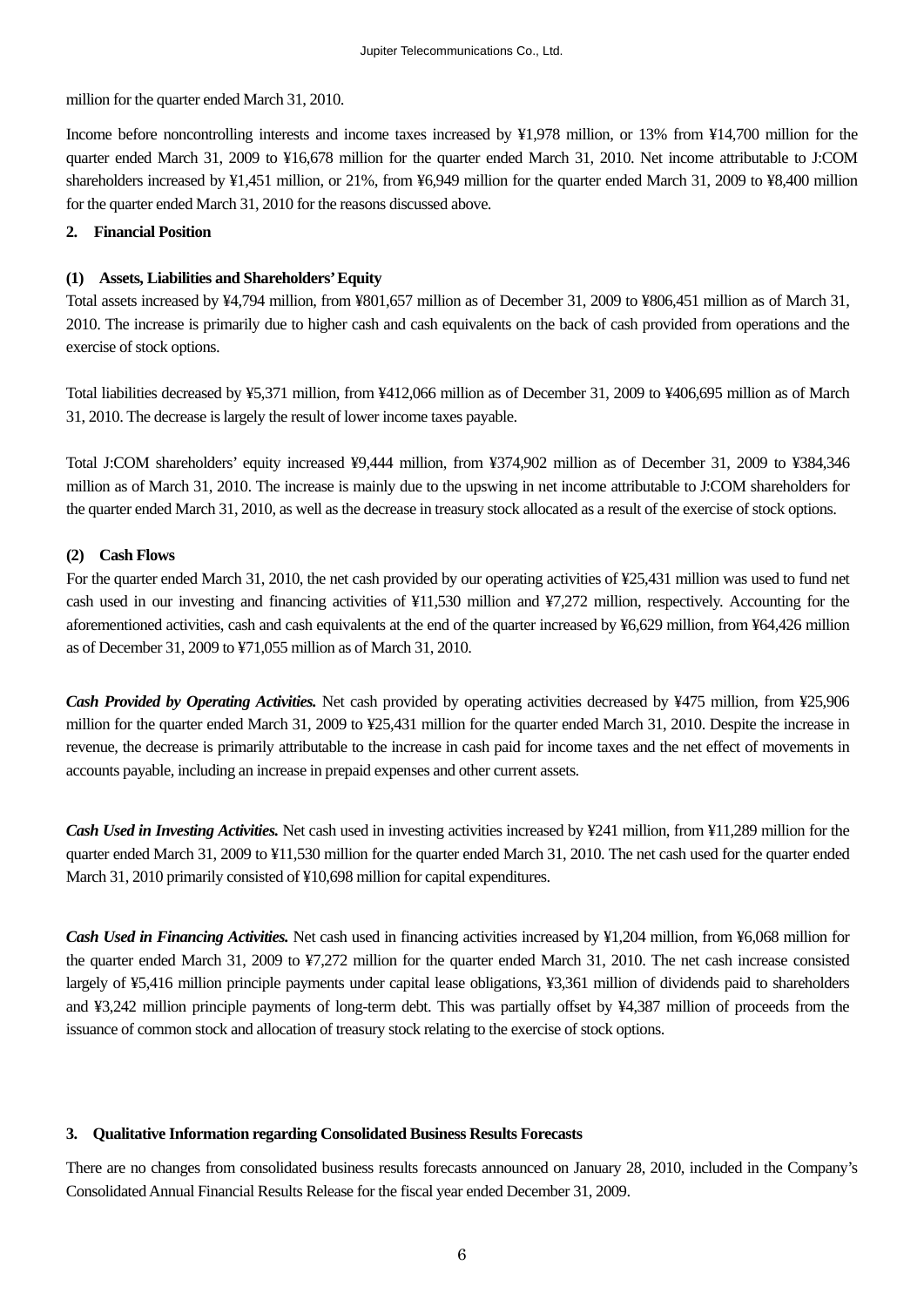## **4. Others**

(1) Changes of significant consolidated subsidiaries

None

(2) Adoption of simplified method or specific method to quarterly consolidated financial statements

None

- (3) Change in significant accounting policies, procedures and presentation in quarterly consolidated financial statements:
	- (i) Changes due to revision of accounting standards and other regulations : Yes
		- (ii) Others : None

#### **Accounting Change Note**

In August 2009, the Financial Accounting Standard Board (FASB) issued Accounting Standards Update (ASU) No. 2009-05, *Fair Value Measurements and Disclosures* : *Measuring Liabilities at Fair Value* (ASU2009-05). ASU 2009-05 provides clarification in measuring the fair value of liabilities in circumstances in which a quoted price in an active market for the identical liability is not available and in circumstances in which a liability is restricted from being transferred. ASU 2009-05 also clarifies that both a quoted price in an active market for the identical liability at the measurement date and the quoted price for the identical liability when traded as an asset in an active market when no adjustments to the quoted price of the asset are required are Level 1 fair value measurements. We adopted ASU 2009-05 effective January 1, 2010 and such adoption has no impact on our consolidated financial statements.

In October 2009, the FASB issued ASU No. 2009-13, *Revenue Recognition : Multiple-Deliverable Revenue Arrangements — a consensus of the FASB Emerging Issues Task Force* (ASU2009-13). ASU 2009-13 provides amendments to the criteria for separating consideration in multiple-deliverable arrangements by establishing an expanded selling price hierarchy for determining the selling price of a deliverable. ASU 2009-13 is effective for revenue arrangements entered into or materially modified in fiscal years beginning on or after June 15, 2010, with early adoption permitted. We adopted ASU 2009-13 effective January 1, 2010 and such adoption did not have a material impact on our consolidated financial statements.

In December 2009, the FASB issued ASU No. 2009-16, *Transfers and Servicing : Accounting for Transfers of Financial Assets*(ASU2009-16). ASU 2009-16, among other matters, (i) eliminates the concept of a qualifying special-purpose entity, (ii) creates more stringent conditions for reporting a transfer of a portion of a financial asset as a sale, (iii) clarifies other sale-accounting criteria and (iv) changes the initial measurement of a transferor's interest in transferred financial assets. We adopted ASU 2009-16 effective January 1, 2010 and such adoption has no impact on our consolidated financial statements.

In December 2009, the FASB issued ASU No.2009-17, *Consolidations: Improvements to Financial Reporting by Enterprises Involved with Variable Interest Entities* (ASU2009-17). ASU2009-17, among other matters, (i) eliminates the exceptions of FASB Interpretation 46(R) with respect to the consolidation of qualifying special-purpose entities, (ii) contains new criteria for determining the primary beneficiary and (iii) increases the frequency of required reassessments to determine whether a company is the primary beneficiary of a variable interest entity. We adopted ASU 2009-17 effective January 1, 2010 and such adoption has no impact on our consolidated financial statements.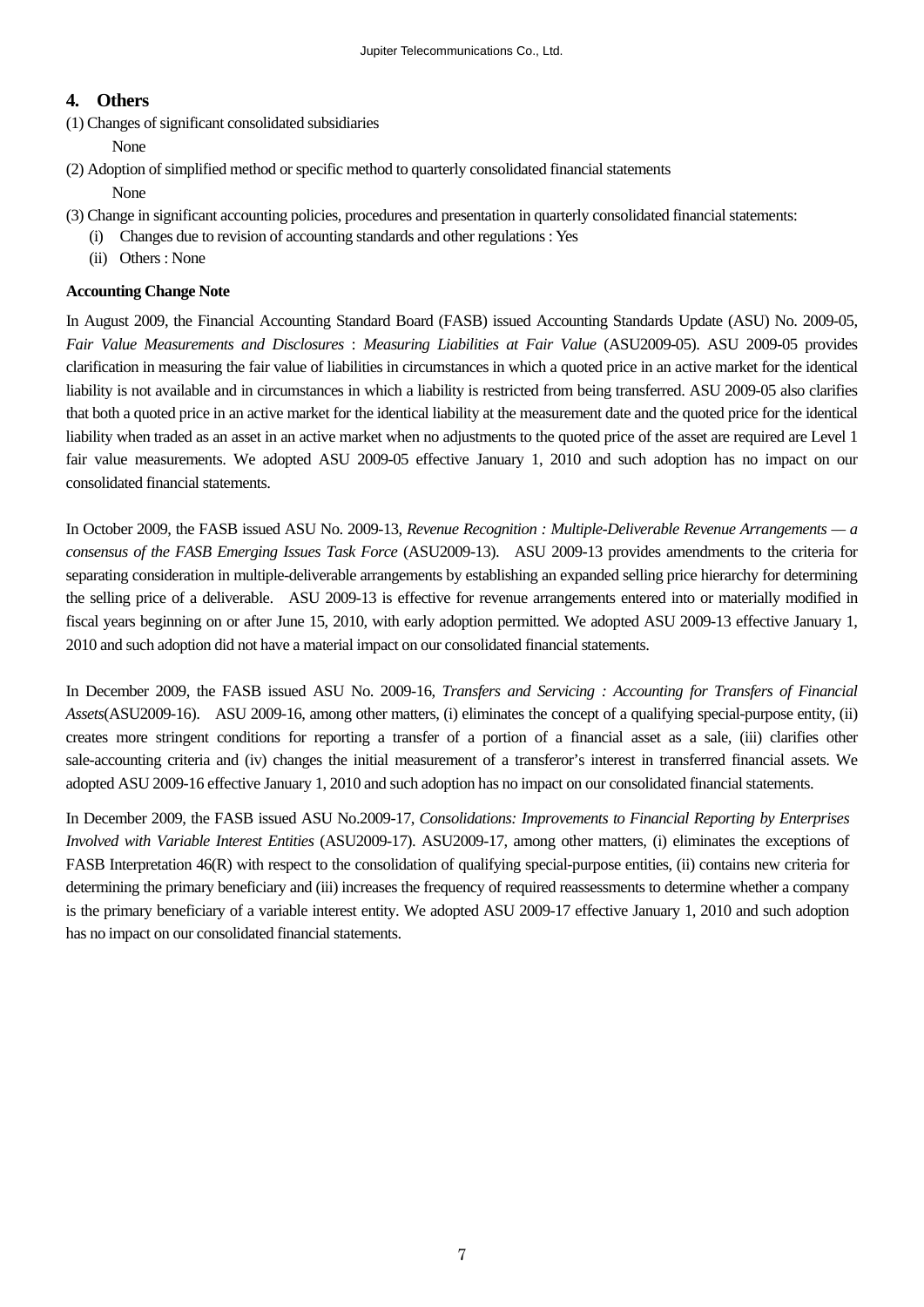## **5. Consolidated Financial Statements**

## **JUPITER TELECOMMUNICATIONS CO., LTD. AND SUBSIDIARIES CONSOLIDATED STATEMENTS OF INCOME**

|                                                                              | (YEN IN MILLIONS, EXCEPT SHARE AND PER SHARE AMOUNTS) |                                            |         |                                    |            |
|------------------------------------------------------------------------------|-------------------------------------------------------|--------------------------------------------|---------|------------------------------------|------------|
| <b>Account</b>                                                               | Three months<br>ended<br>March 31,<br>2010            | Three months<br>ended<br>March 31,<br>2009 | Change  | Year ended<br>December 31,<br>2009 |            |
|                                                                              | Amount                                                | Amount                                     | Amount  | (%)                                | Amount     |
| Revenue:                                                                     |                                                       |                                            |         |                                    |            |
| Subscription fees                                                            | 73,459                                                | 70,787                                     | 2,672   | 3.8                                | 287,736    |
| Other                                                                        | 14,687                                                | 10,021                                     | 4,666   | 46.6                               | 45,988     |
|                                                                              | 88,146                                                | 80,808                                     | 7,338   | 9.1                                | 333,724    |
| Operating costs and expenses :                                               |                                                       |                                            |         |                                    |            |
| Operating and programming costs                                              | (31, 954)                                             | (29, 701)                                  | (2,253) | (7.6)                              | (123,050)  |
| Selling, general and administrative                                          | (17, 624)                                             | (15, 931)                                  | (1,693) | (10.6)                             | (66, 341)  |
| Depreciation and amortization                                                | (21, 136)                                             | (19, 697)                                  | (1,439) | (7.3)                              | (83, 174)  |
|                                                                              | (70, 714)                                             | (65, 329)                                  | (5,385) | (8.2)                              | (272, 565) |
| Operating income                                                             | 17,432                                                | 15,479                                     | 1,953   | 12.6                               | 61,159     |
| Other income (expenses) :                                                    |                                                       |                                            |         |                                    |            |
| Interest expense, net:                                                       |                                                       |                                            |         |                                    |            |
| <b>Related parties</b>                                                       | (421)                                                 | (518)                                      | 97      | 18.8                               | (1,693)    |
| Other                                                                        | (876)                                                 | (836)                                      | (40)    | (4.8)                              | (3, 479)   |
| Equity in earnings of affiliates                                             | 220                                                   | 322                                        | (102)   | (31.8)                             | 599        |
| Other income, net                                                            | 323                                                   | 253                                        | 70      | 27.7                               | 1,248      |
| Income before noncontrolling<br>interests and income taxes                   | 16,678                                                | 14,700                                     | 1,978   | 13.5                               | 57,834     |
| Income tax expense                                                           | (7, 422)                                              | (7,046)                                    | (376)   | (5.3)                              | (24, 579)  |
| Net income                                                                   | 9,256                                                 | 7,654                                      | 1,602   | 20.9                               | 33,255     |
| Less: Net income attributable to<br>noncontrolling interests                 | (856)                                                 | (705)                                      | (151)   | (21.4)                             | (2,802)    |
| Net income attributable to J:COM<br>Shareholders                             | 8,400                                                 | 6,949                                      | 1,451   | 20.9                               | 30,453     |
| Per share data<br>Net income attributable to J:COM<br>shareholders per share |                                                       |                                            |         |                                    |            |
| - basic                                                                      | ¥1,223.45                                             | ¥1,013.18                                  | ¥210.27 | 20.8                               | ¥4,439.56  |
| $-$ diluted                                                                  | ¥1,220.64                                             | ¥1,013.07                                  | ¥207.57 | 20.5                               | ¥4,438.57  |
| Weighted average number of ordinary<br>shares outstanding<br>(share)         |                                                       |                                            |         |                                    |            |
| - basic                                                                      | 6,866,131                                             | 6,858,728                                  | 7,403   | 0.1                                | 6,859,388  |
| $-$ diluted                                                                  | 6,881,908                                             | 6,859,487                                  | 22,421  | 0.3                                | 6,860,910  |

(Note) Percentages are calculated based on amounts before rounded in Change column.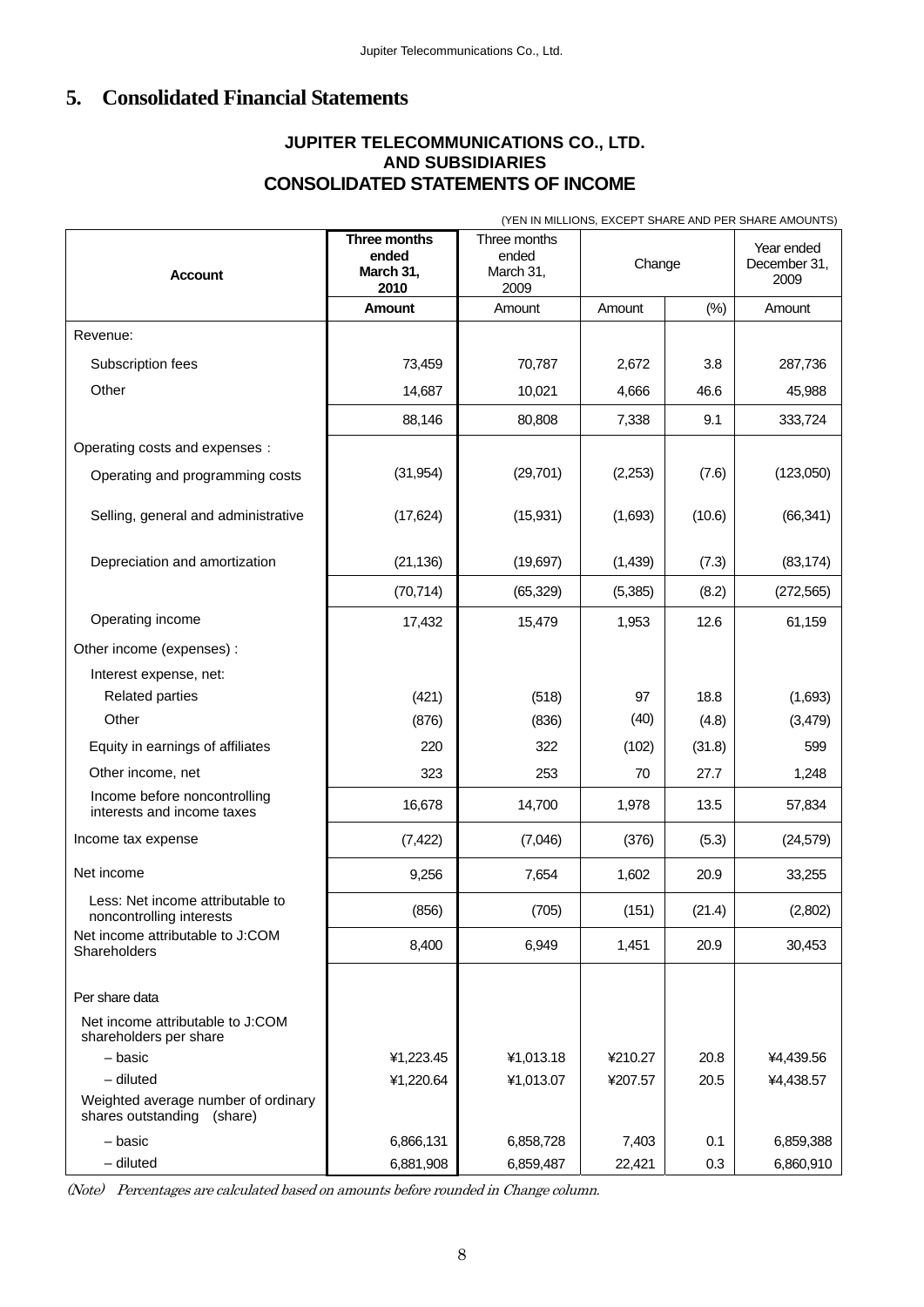## **JUPITER TELECOMMUNICATIONS CO., LTD. AND SUBSIDIARIES**

## **CONSOLIDATED BALANCE SHEETS**

| (YEN IN MILLIONS)                         |                |                   |               |  |
|-------------------------------------------|----------------|-------------------|---------------|--|
| <b>Account</b>                            | March 31, 2010 | December 31, 2009 | Change        |  |
|                                           | <b>Amount</b>  | <b>Amount</b>     | <b>Amount</b> |  |
| Current assets:                           |                |                   |               |  |
| Cash and cash equivalents                 | 71,055         | 64,426            | 6,629         |  |
| Accounts receivable                       | 17,453         | 16,507            | 946           |  |
| Allowance for doubtful accounts           | (517)          | (475)             | (42)          |  |
| Deferred tax assets - current             | 10,537         | 10,577            | (40)          |  |
| Prepaid expenses and other current assets | 9,770          | 7,480             | 2,290         |  |
| Total current assets                      | 108,298        | 98,515            | 9,783         |  |
| Investments:                              |                |                   |               |  |
| Investments in affiliates                 | 9,341          | 9,122             | 219           |  |
| Investments in other securities, at cost  | 2,143          | 2,143             |               |  |
| <b>Total investments</b>                  | 11,484         | 11,265            | 219           |  |
| Property and equipment, at cost:          |                |                   |               |  |
| Land                                      | 3,966          | 3,924             | 42            |  |
| Distribution system and equipment         | 686,377        | 676,853           | 9,524         |  |
| Support equipment and buildings           | 54,569         | 54,389            | 180           |  |
|                                           | 744,912        | 735,166           | 9,746         |  |
| Less accumulated depreciation             | (370, 757)     | (357, 161)        | (13,596)      |  |
| Total property and equipment              | 374,155        | 378,005           | (3,850)       |  |
| Other assets:                             |                |                   |               |  |
| Goodwill                                  | 248,094        | 248,094           |               |  |
| Identifiable intangible assets, net       | 45,105         | 46,029            | (924)         |  |
| Deferred tax assets - non current         | 4,742          | 4,566             | 176           |  |
| Other                                     | 14,573         | 15,183            | (610)         |  |
| Total other assets                        | 312,514        | 313,872           | (1,358)       |  |
| <b>Total assets</b>                       | 806,451        | 801,657           | 4,794         |  |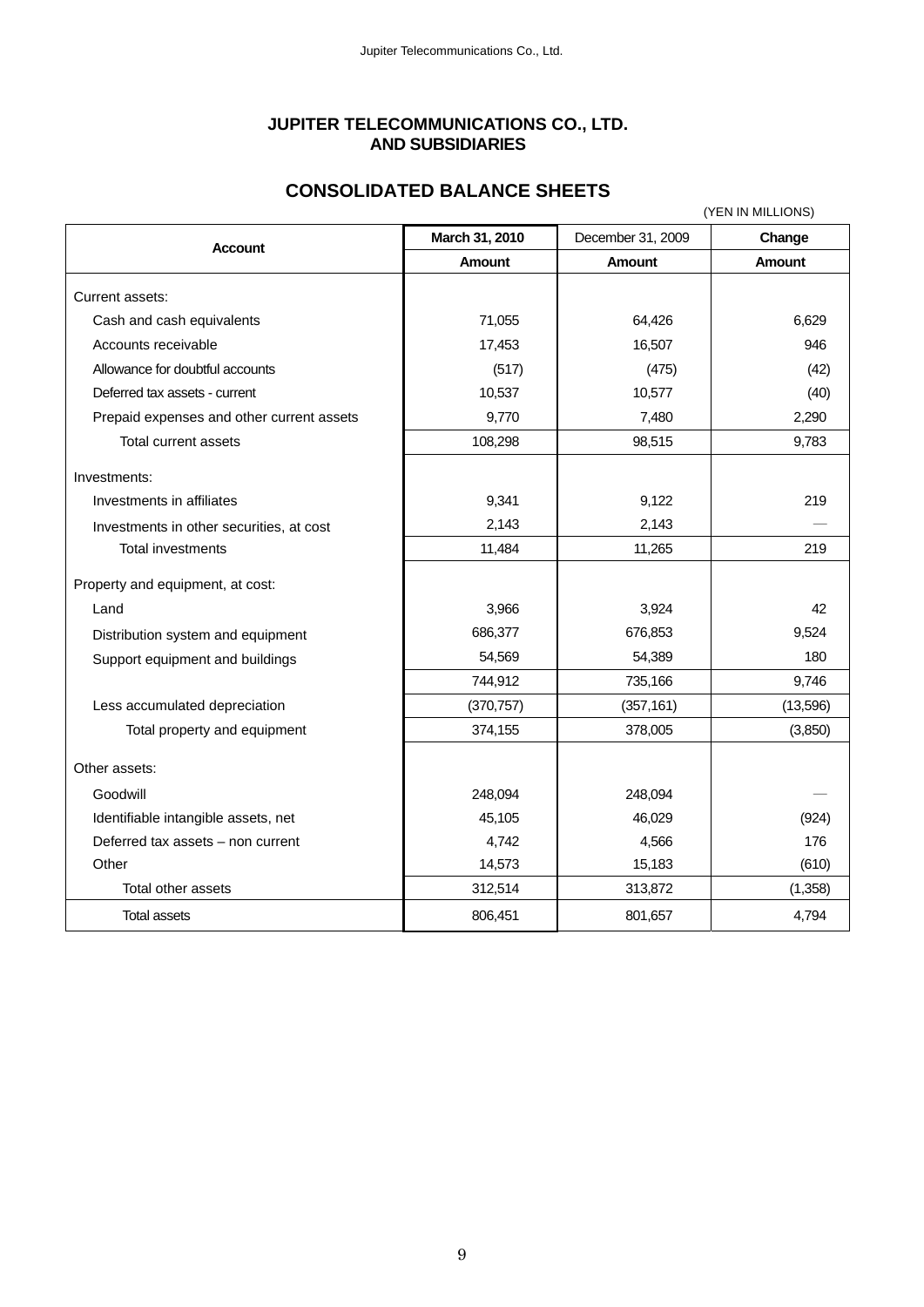#### (YEN IN MILLIONS)

| <b>Account</b>                                   | March 31, 2010 | December 31, 2009 | Change        |
|--------------------------------------------------|----------------|-------------------|---------------|
|                                                  | Amount         | Amount            | <b>Amount</b> |
| <b>Current liabilities:</b>                      |                |                   |               |
| Short-term loans                                 | 7,473          | 7,618             | (145)         |
| Long-term debt-current portion                   | 10,082         | 12,353            | (2,271)       |
| Capital lease obligations-current portion        |                |                   |               |
| <b>Related parties</b>                           | 16,709         | 16,620            | 89            |
| Other                                            | 2,654          | 2,939             | (285)         |
| Accounts payable                                 | 25,937         | 25,616            | 321           |
| Income taxes payable                             | 6,434          | 11,323            | (4,889)       |
| Deposit from related parties                     | 5,407          | 5,133             | 274           |
| Deferred revenue - current portion               | 7,641          | 8,383             | (742)         |
| Accrued expenses and other liabilities           | 13,928         | 11,384            | 2,544         |
| <b>Total current liabilities</b>                 | 96,265         | 101,369           | (5, 104)      |
|                                                  |                |                   |               |
| Long-term debt, less current portion             | 157,163        | 158,135           | (972)         |
| Corporate Bond, less current portion             | 10,000         | 10,000            |               |
| Capital lease obligations, less current portion: |                |                   |               |
| <b>Related parties</b>                           | 38,116         | 38,520            | (404)         |
| Other                                            | 5,206          | 5,709             | (503)         |
| Deferred revenue                                 | 59,992         | 60,048            | (56)          |
| Deferred tax liabilities - non current           | 14,409         | 15,034            | (625)         |
| Other liabilities                                | 25,544         | 23,251            | 2,293         |
| <b>Total liabilities</b>                         | 406,695        | 412,066           | (5,371)       |
|                                                  |                |                   |               |
| Shareholders' equity:                            |                |                   |               |
| Ordinary shares no par value                     | 117,550        | 117,242           | 308           |
| Additional paid-in capital                       | 226,208        | 226,553           | (345)         |
| Retained earnings                                | 44,873         | 39,834            | 5,039         |
| Treasury stock                                   | (3,028)        | (7,520)           | 4,492         |
| Accumulated other comprehensive loss             | (1,257)        | (1,207)           | (50)          |
| Total J:COM shareholders' equity                 | 384,346        | 374,902           | 9,444         |
| Noncontrolling interests in subsidiaries         | 15,410         | 14,689            | 721           |
| Total shareholders' equity                       | 399,756        | 389,591           | 10,165        |
| Total liabilities and shareholders' equity       | 806,451        | 801,657           | 4,794         |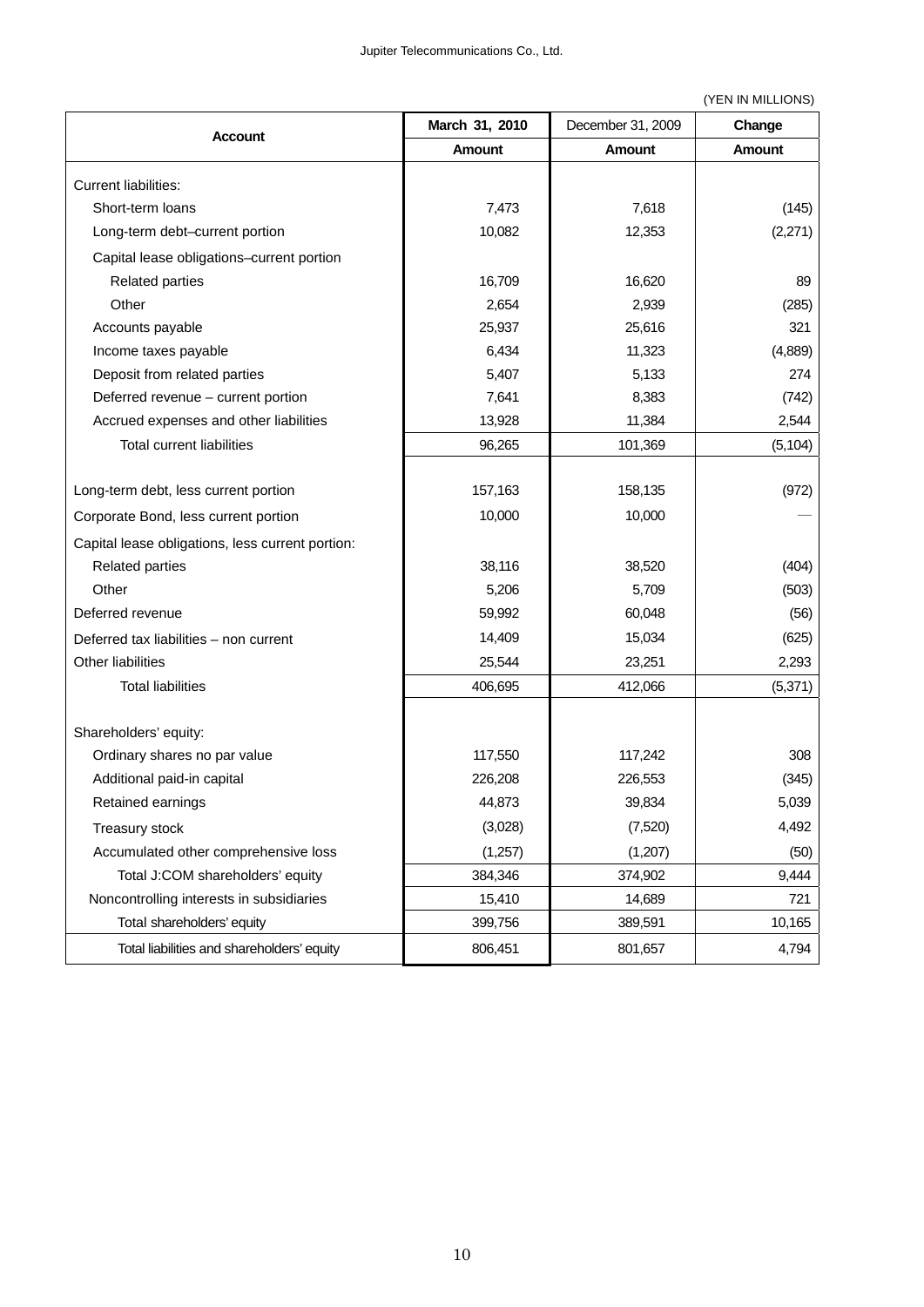## **JUPITER TELECOMMUNICATIONS CO., LTD. AND SUBSIDIARIES**

## **CONSOLIDATED STATEMENTS OF CASH FLOWS**

|                                                                       |                                                      |                                            | (YEN IN MILLIONS)                  |
|-----------------------------------------------------------------------|------------------------------------------------------|--------------------------------------------|------------------------------------|
|                                                                       | <b>Three</b><br>months<br>ended<br>March 31,<br>2010 | Three months<br>ended<br>March 31,<br>2009 | Year ended<br>December 31,<br>2009 |
| <b>Classification</b>                                                 | Amount                                               | Amount                                     | Amount                             |
| Cash flows from operating activities:                                 |                                                      |                                            |                                    |
| Net income                                                            | 9,256                                                | 7,654                                      | 33,255                             |
| Adjustments to reconcile net income to net cash provided by operating |                                                      |                                            |                                    |
| activities:                                                           |                                                      |                                            |                                    |
| Depreciation and amortization                                         | 21,136                                               | 19,697                                     | 83,174                             |
| Equity in earnings of affiliates                                      | (220)                                                | (322)                                      | (599)                              |
| Stock compensation expenses                                           | 68                                                   |                                            | 67                                 |
| Deferred income taxes                                                 | (876)                                                | (350)                                      | 588                                |
| Gain on Bargain purchase in acquisition                               | (238)                                                |                                            |                                    |
| Non-cash gain from previously held investment                         |                                                      |                                            | (798)                              |
| Changes in operating assets and liabilities, excluding effects of     |                                                      |                                            |                                    |
| business combinations:                                                |                                                      |                                            |                                    |
| Decrease/(increase) in accounts receivable, net                       | (904)                                                | 878                                        | (120)                              |
| Decrease/(increase) in prepaid expenses and other current assets      | (2,309)                                              | 159                                        | 2,368                              |
| Decrease/(increase) in other assets                                   | 566                                                  | 203                                        | (2,054)                            |
| Increase/(decrease) in accounts payable                               | (93)                                                 | (928)                                      | 383                                |
| Increase/(decrease) in accrued expenses and other liabilities         | (134)                                                | (248)                                      | 9,493                              |
| Decrease in deferred revenue                                          | (821)                                                | (837)                                      | (2, 131)                           |
| Net cash provided by operating activities                             | 25,431                                               | 25,906                                     | 123,626                            |
| Cash flows from investing activities:                                 |                                                      |                                            |                                    |
| Capital expenditures                                                  | (10,698)                                             | (11, 247)                                  | (51, 774)                          |
| Acquisitions of new subsidiaries, net of cash acquired                |                                                      |                                            | (5,286)                            |
| Acquisition of business operation                                     | (840)                                                |                                            |                                    |
| Other investing activities                                            | 8                                                    | (42)                                       | 502                                |
| Net cash used in investing activities                                 | (11,530)                                             | (11, 289)                                  | (56, 558)                          |
| Cash flows from financing activities:                                 |                                                      |                                            |                                    |
| Proceeds from issuance of common stock                                | 616                                                  | 111                                        | 160                                |
| Proceeds from sales of treasury stock                                 | 3,771                                                |                                            |                                    |
| Acquisition of noncontrolling interests in consolidated subsidiaries  |                                                      | (176)                                      | (242)                              |
| Net increase/(decrease) in short-term loans                           | (145)                                                | 453                                        | 1,526                              |
| Proceeds from long-term debt                                          |                                                      | 30,000                                     | 30,000                             |
| Proceeds from corporate bond                                          |                                                      |                                            | 10,000                             |
| Principal payments of long-term debt                                  | (3,242)                                              | (30, 288)                                  | (42, 453)                          |
| Principal payments under capital lease obligations                    | (5, 416)                                             | (4, 840)                                   | (20, 413)                          |
| Cash dividend paid to shareholders                                    | (3,361)                                              | (1,715)                                    | (5,076)                            |
| Other financing activities                                            | 505                                                  | 387                                        | 2,353                              |
| Net cash used in financing activities                                 | (7,272)                                              | (6,068)                                    | (24, 145)                          |
| Net increase/(decrease) in cash and cash equivalents                  | 6,629                                                | 8,549                                      | 42,923                             |
| Cash and cash equivalents at beginning of year                        | 64,426                                               | 21,503                                     | 21,503                             |
| Cash and cash equivalents at end of period                            | 71,055                                               | 30,052                                     | 64,426                             |